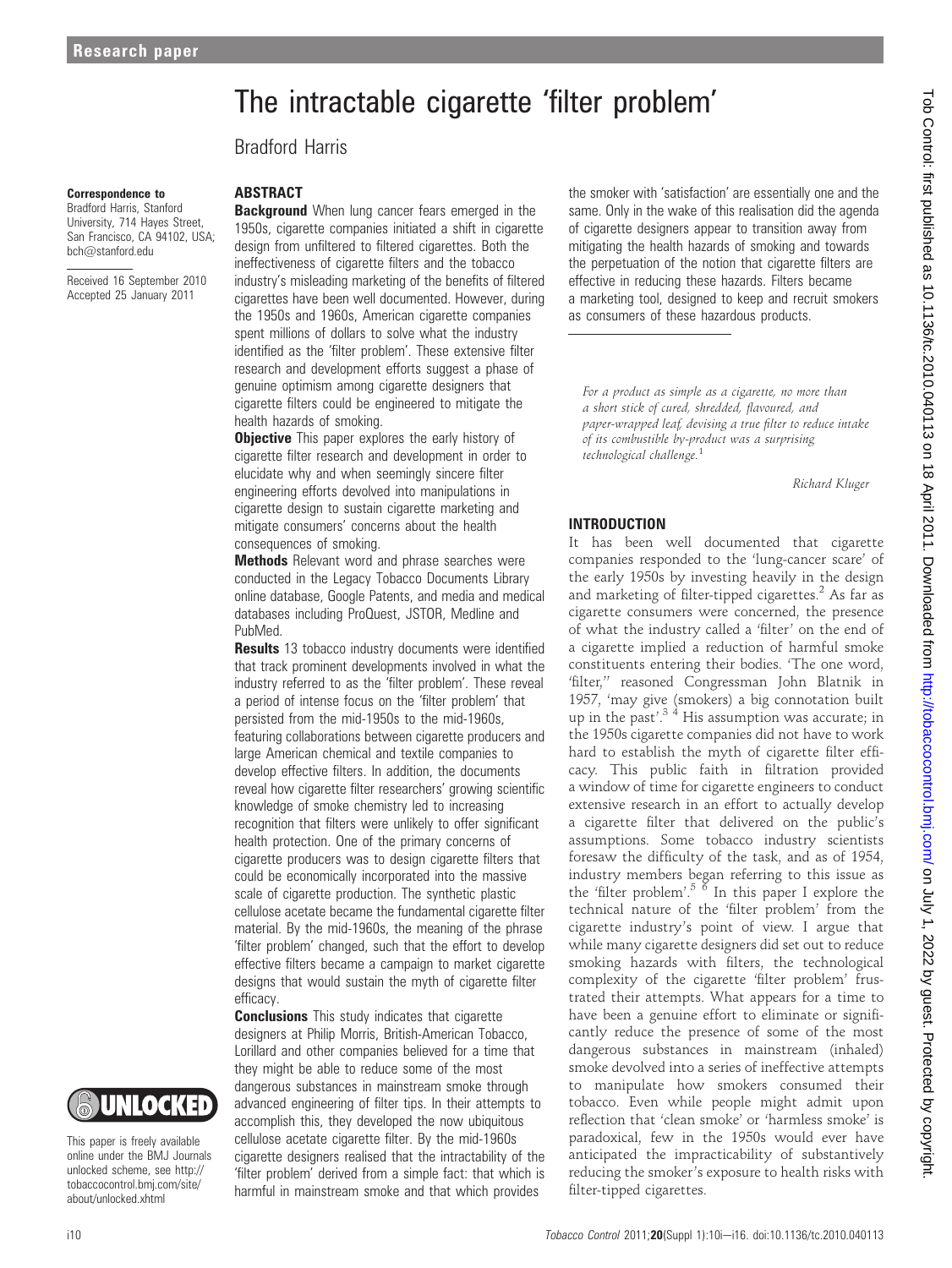It was in the tobacco industry's immediate interest to let the public assume that the science of cigarette smoke filtration was simple. Aside from the 1957 Blatnik report, which targeted the industry's misleading marketing claims about filtered cigarettes, there was a lack of visible media and scientific criticism that may have helped to counter the public's ignorance throughout the 1950s and early 1960s.<sup>3</sup> Nonetheless, despite a period of skyrocketing filtered cigarette sales, cigarette company executives realised that even the relatively inconspicuous bad press of the mid-1950s presaged ever-increasing criticism of their product. If cigarette designers could reduce levels of harmful substances in mainstream smoke before public criticism of smoking became widespread, then perhaps the looming threat of another, more permanent sales decline could be avoided. In fact, the major cigarette companies tried very hard to apply the latest science and technology to engineering filter tips that would make cigarettes less hazardous. Yet, despite soliciting the help of independent research agencies and America's giants of industrial chemical and synthetic fibres research, including Dow, DuPont, Eastman Kodak, and Celanese, the fundamental science of cigarette design prohibited what the public wanted: a safe cigarette. While scientists on both sides of Cold War divide were launching animals and men into orbit, cigarette engineers at Philip Morris, British American Tobacco, Lorillard and other companies could not separate the 'satisfying' aspect of smoking from its health consequences.

### **METHODS**

The primary source of documents on which this paper is based was obtained from the expert search function at the Legacy Tobacco Documents Library online database, http://legacy. library.ucsf.edu/action/search/expert, assembled at the University of California, San Francisco (UCSF). Searching the phrase 'filter problem' yielded some 300 documents, although this number fluctuated over the months as documents were uploaded or removed from the database. Many of these search results were redundant, unreadable or lacked relevant historical information. Thirteen documents were identified that provided the most interesting historical insight about the 'filter problem' in terms of efforts to understand what to filter from mainstream smoke, how to filter it and how to economically produce filtered cigarettes. The 13 documents that met these criteria were dated from 1954 to 1965, and directly involved the following groups: Philip Morris, Lorillard, British American Tobacco, DuPont's textile fibres department, Dow's experimental fibres division, Celanese, the Battelle Memorial research institution and the Kimberly-Clark Corporation. The limitations of relying heavily on these industry documents without corroborating the information they contain with other types of sources, such as personal communication with individuals named in the documents who may still be living, are acknowledged.

Given that much of this history concerned the development of new materials and methods, a GooglePatents search, http:// www.google.com/patents, extending through the same date range was conducted with the phrase 'cigarette filter'. This phrase search returned patents involving related phrases such as 'cigarette filtration', 'cigarette filter production' and 'ventilated cigarette filter'. Between 1954 and 1965, numerous patents were issued to individuals and small companies for new filtered cigarette designs and methods of production. However, Eastman Kodak and Celanese dominate the patent record during these years, especially regarding large-scale production designs for filtered cigarettes. These two companies, then, became the focus of historical inquiry into the development of filtered cigarette production between the mid-1950s and mid-1960s.

In order to place these research and development events into proper historical context, medical and media histories of cigarette filters were investigated. Phrase searches were conducted in Medline and PubMed for relevant secondary medical studies, and in ProQuest and JSTOR for relevant secondary histories and media commentaries on filtered cigarettes. Fixed search terms, such as 'cigarette filter' and 'cigarette ventilation', were utilised along with the search stemming technique for variable phrases, such as 'cigarette smoke filt<sup>\*</sup>' and 'cigarette vent<sup>\*'</sup>, that would return multiple variations of the searched stems ('filter', 'filtered', 'filtration', 'vents', 'ventilated', 'ventilation'). Finally, a manual search of topics related to these phrases was pursued in historical monographs devoted to the history of cigarettes, including Allan Brandt's The Cigarette Century and Richard Klugar's Ashes to Ashes.

# RESULTS

# The 'filter' concept

In 1950, an understanding of 'how and what to filter from (the) immensely complex mixture' of cigarette smoke relied on methods of chemical analysis and materials engineering beyond the abilities of cigarette companies. $1$  The notion of filtering smoke to protect the lungs, however, predated cigarettes. Jean and Charles Dean had patented a protective fire fighter's mask in 1823, and Lewis Haslett had been awarded a patent for an 'Inhaler or Lung Protector' for coal miners and fire fighters in 1849.<sup>7</sup> Patents for cigarette mouthpieces, designed to keep tobacco out of the smoker's mouth, date from the late 19th century, while the vocabulary of 'filtering' cigarette smoke emerged at the turn of the 20th century. The first actual iteration of 'cigarette filter' appeared in a 1902 British patent entitled, 'New or Improved Means for Preventing or Minimising the Deleterious Effects of Tobacco Smoke'. <sup>8</sup> By the second decade of the 20th century, the language of 'filtering' tobacco smoke was becoming common. The word 'filter' was associated with a purifying action on mainstream smoke, as an Australian patent from 1911 spelt out in its title: 'Improvements relating to means for filtering or purifying smoke passing through cigarettes, cigars, or the like'. <sup>9</sup> Thus, in the face of lung cancer fears in the 1950s cigarette advertisers exploited the commercial etymology of the word 'filter', which long-connoted health protection through purification.

#### Research and development

In the wake of the second world war, Americans were smoking about 400 billion cigarettes each year, which necessitated a wholly automated and highly efficient manufacturing process.<sup>10</sup> Consequently, the suitability of a cigarette filter material depended on the workability of that material in the manufacturing machinery.<sup>11</sup> As Pauly et al observed in a 2002 Tobacco Control article:

The speed at which cigarettes are made challenges the imagination-a single machine makes filter cigarettes at the rate of 15 000 or more per minute. This figure of 15 000 filter cigarettes per minute may be expressed also as 250 cigarettes per second; this is the equivalent of 50 cartons every 40 s... State-of-the-art production plants of major tobacco companies operate around the clock with multiple cigarette making and packing machines to produce millions of cigarettes daily.<sup>12</sup>

Natural fibres like cotton and wool possessed a relatively nonuniform structure, which would make it challenging to machine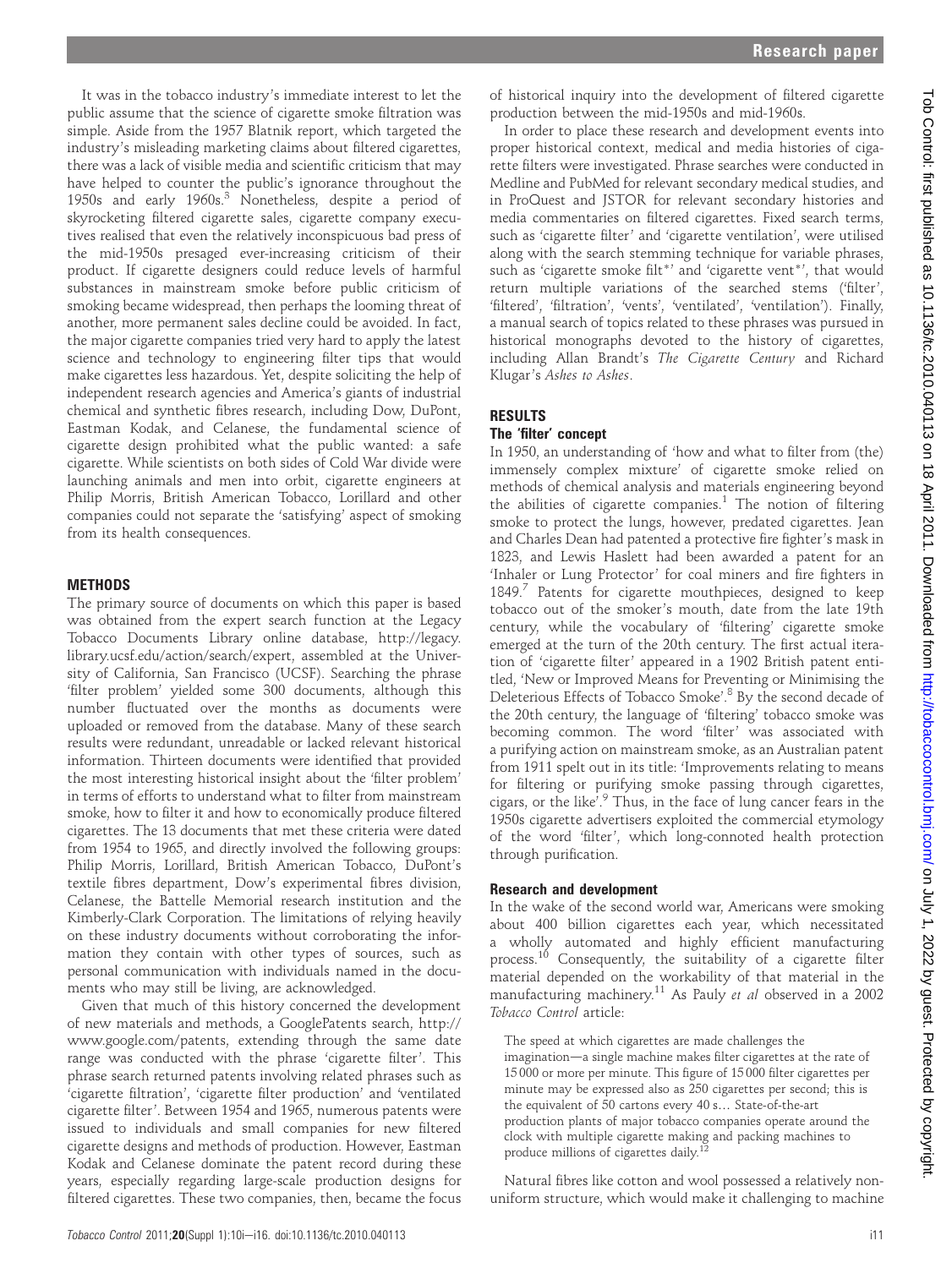such fibres in mass filter production. Furthermore, it would be relatively difficult to obtain standardised filters from these natural fibres that would exert a uniform influence on mainstream smoke. What cigarette designers were looking for was a material that, ideally, could be custom-made. To this end, synthetic fibre technology, which had only recently begun to proliferate in the American market most notably in the form of nylon, seemed promising.

Like many of the large cigarette producers, Lorillard did not hesitate to solicit the help of America's top chemical companies to overcome the 'filter problem'. In December of 1954, F J MacRae, the assistant manager of Plastics Technical Service at Dow Chemical, wrote to Lorillard, 'Mr. C. W. Frost of our New York Office has advised us of your interest in evaluating experimental material for (cigarette) filters'. MacRae went on to say that, 'since (our) polyfiber possesses an exceedingly high surface to mass ratio and the product is in physical form which might lend itself readily to being formed into a cigarette filter, it is our thought that this product might be of interest to you for your work in filter investigations'. <sup>13</sup> In fact, Lorillard had turned to Dow for additional help with the filter problem after having achieved little success with DuPont's synthetic fibres.

Lorillard's director of research, H B Parmele, had been in regular contact with W W Watkins, DuPont's acetate sales development manager, throughout 1954. In February, Watkin's wrote to Parmele, 'We were naturally disappointed that our crimped regular acetate tow did not perform more satisfactorily for you'. <sup>14</sup> Both DuPont's and Dow's development of synthetic 'polyfibers' was nascent in the early 1950s. DuPont's first commercially successful synthetic fibre was nylon, which it developed just before the second world war, and the company produced only one other viable synthetic fibre by the early 1950s: the polyester, Dacron.<sup>15</sup> Synthetic fibre engineering represented cutting edge science at this time, and the cigarette industry's early attempts to obtain a machinable filter material from DuPont, Dow and others were often frustrated, as one of Watkins's letters typifies:

I am sorry that the results reported in your letter of February 25, 1954, were not more promising. I am inclined to agree with your conclusion; namely, that we will have to devise a radically different approach to the filter problem if we are going to satisfy your requirements. I am sorry to say that I do not know just what this new approach may be.<sup>5</sup>

Nonetheless, the appeal of synthetic fibres was sufficient to warrant continued experimentation, as natural materials proved too problematic to incorporate into the cigarette manufacturing process. Researchers at Philip Morris, for example, realised just as those at Lorillard did that, 'the advantage of... a 'tow' of synthetic fibres is that they lend themselves to simple methods of additive applications and the handling is more simplified and thus would be more appealing from the point of view of production'. 16

Philip Morris funded research at the Textile Research Institute in Princeton, New Jersey, in 1954 to narrow down the fibre options for use as a filter.<sup>17</sup> The Princeton team surveyed most of the existing cigarette filters on the market, carefully considering both 'filter efficiency' (the percentage of tar removed by the filter from mainstream smoke) and production costs. A notable filter design included in their assessment was Lorillard's Kent Micronite cigarette filter. This consisted of tightly packed creped paper that supported an array of asbestos fibres. Interestingly, the Princeton team judged the Micronite filter to be too effective; most smokers disliked Kent's bland taste and tough smoking

draw (Micronites filtered 30% of tar particulate from mainstream smoke). In fact, Kent never garnered more than around  $1\%$  of the cigarette market.<sup>18</sup> Of more immediate concern, the Micronite filter was too structurally complicated for Philip Morris's design goals. The Princeton team's conclusion was unequivocal: not only was synthetic cellulose acetate fibre the most machinable for mass cigarette production, but pound for pound it was also the cheapest.

Cellulose acetate fibres are produced by treating raw cellulose, usually obtained from wood pulp, with acetic anhydride (a common acid reagent) in the presence of a catalyst. Cellulose acetate flake precipitates out of the reaction, which is then dissolved in acetone to yield a viscose solution. This solution is spun rapidly and allowed to extrude through small spinnerets into an area of warmed air where the acetone rapidly evaporates. Multiple solid, uniform strands of cellulose acetate filament are left behind. These filaments are combined into a 'tow': a ribbon consisting of many cellulose acetate strands.<sup>19</sup> The tow is packaged and shipped to cigarette manufacturers where it is machined into a continuous tube of cellulose acetate foam the diameter of a cigarette and cut into segments before being treated and affixed to the cigarette, an elaborate mechanical process that took years to perfect. Celanese Corporation and Eastman Kodak were two of the leading innovators in this area of filter research and development. 'The manufacture of filter rods from tow', elaborates one of Celanese's patent applications, 'is an expensive process involving manufacture of tow, opening of the tow bundle, precision topical application of plasticiser, forming the opened tow bundle into a rod, (and) wrapping and gluing the rod and cutting the rod into suitable lengths', all at rapid manufacturing speeds and without direct human assistance.<sup>20</sup> Yet, beyond the engineering complexity in this aspect of cigarette production, two fundamental questions about the science of smoke filtration continued to befuddle researchers: precisely how and exactly what to filter from mainstream cigarette smoke.

The tobacco industry knew that nicotine was primarily responsible for smokers' 'satisfaction' (ie, addiction). 'On the other hand,' wrote cigarette designers working for British American Tobacco in 1958, 'an important contribution to the immediate taste' of cigarettes appeared to originate, at least in part, from the vaporous phase of mainstream smoke.<sup>21</sup> Much of the mainstream smoke consisted of vapours that were recognised to be 'extremely important in imparting taste and aroma to the smoke', but that were also thought to include 'many of the irritable and/or physiologically active materials found in smoke'. <sup>22</sup> The aerosol of vaporous liquid and solid particulates is called 'tar'. The ability of a cellulose acetate cigarette filter to stop some fraction of this tar from entering smokers' lungs depended on two factors: (1) the probability that a given smoke particle would impact the surface of a filter element, and (2) the probability that the particle would remain attached to the filter surface after impact. $2^3$  Increasing these probabilities—and hence the filter's efficiency-was the agenda of cigarette researchers.

Tar particles average only about 0.3 µm in diameter, and the velocity of mainstream smoke falls somewhere between 200 cm/s and 400 cm/s.<sup>23</sup> Cigarette researchers proposed various ways to increase the probability of contact between tar particles and filter fibres. Prominent among them was a design to induce electrostatic forces through chemical and/or physical means. Another was to augment natural eddy diffusion of tar particles around filter filaments. With eddy diffusion, even if a particle did not impact a filament directly it might re-circulate behind the filament and adhere to the reverse side, much like flowing water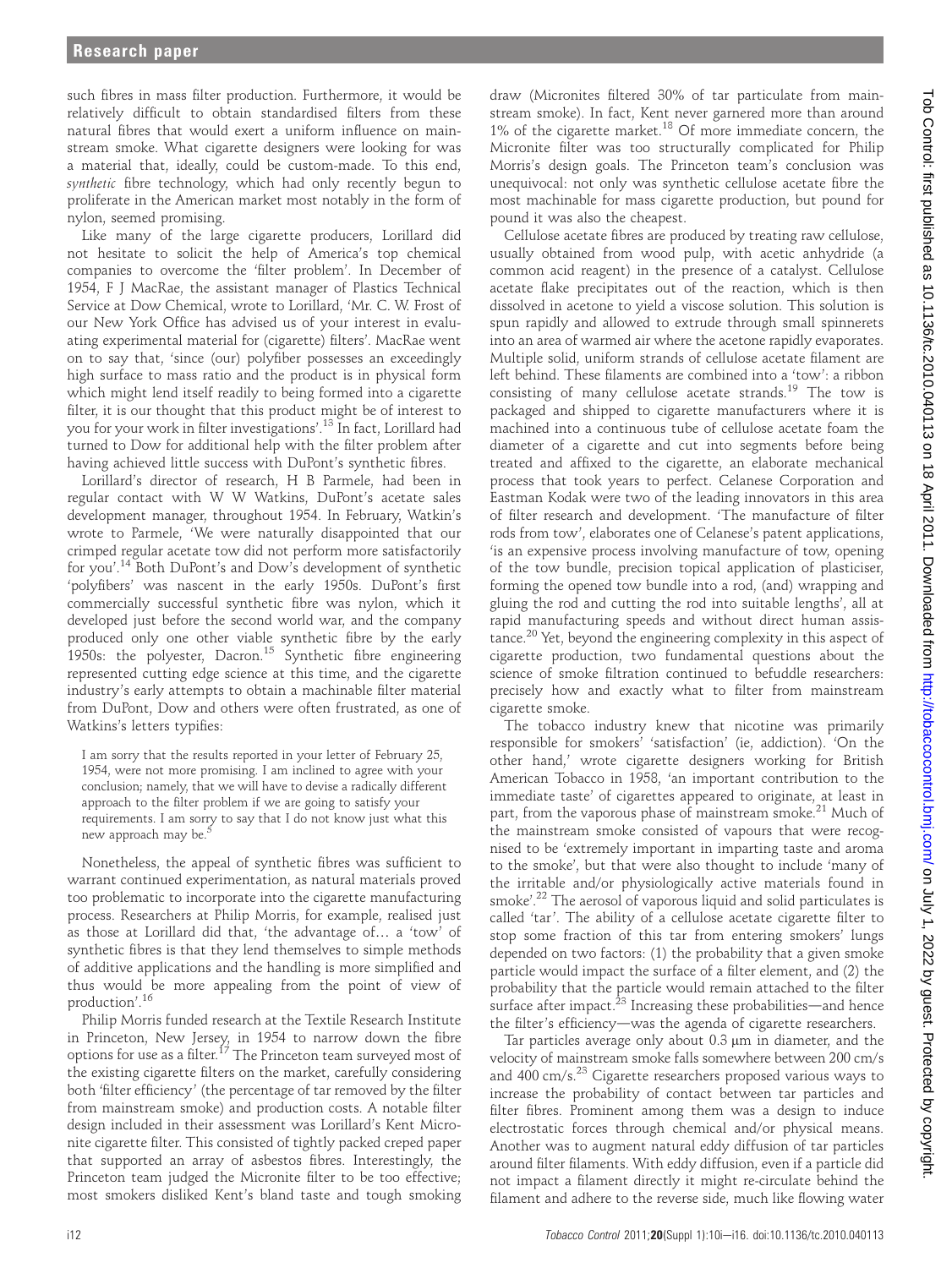swirls in the wake of a stable boulder. To enhance eddy diffusion, researchers considered flattening out filter filaments, thereby increasing fluid turbulence.<sup>23</sup>

To induce electrostatic attraction between tar particles and cigarette filter filaments, researchers considered arranging filter fibres of opposing charge in parallel lines, which theoretically could be accomplished by coating fibres with oppositely charged metals. Neutrally charged tar particles entering this region would pass closer to one side of the line of filaments or another. As a particle approached the negatively charged filament line, its charge would become positive; after contact with the filament, the positive charge would be neutralised, leaving the particle with a net negative charge. This, in turn, would induce a strong electrostatic attraction to the opposite, positively charged filament wall. In this way, tar particles would bounce around from one filter wall to another, dramatically increasing the probability that they would stick to the filter filaments at some point. $^{23}$ 

There is little evidence to suggest that these designs were ever mass-produced. Even for those ambitious filter designers who did manage to push their own, often clever, filter concepts through the US Patent Office, they seldom saw their ideas adopted by cigarette manufactures. Harry Frost Jr of Michigan, for example, designed a filter that could be 'activated' just before use by crushing a fluid container within the filter to moisten the cellulose acetate and enhance absorption of tar (a principle discussed below). Frost's contention that 'moisture in the tobacco during smoking produces a 'live' filtration', which, if augmented, could 'catalyze or accelerate the absorption of poisonous ingredients' was correct. However, his filter would have required mass production methods exceeding the cost and complexity parameters sought by cigarette producers.<sup>24</sup>

The industry documents convey a general enthusiasm for reducing the tar inhaled with mainstream smoke. In addition, the consensus by the end of the 1950s was that cellulose acetate filters would do nothing to stop smokers from inhaling the gases generated by tobacco combustion. The objective of Philip Morris's researchers in 1959 was typical: 'An acceptable filter should be able to retain at least 50% of the smoke particles with a pressure drop not exceeding 2.5 inches of water at a flow rate of 17.5 cc per second'.<sup>23</sup> This would cut mainstream smoke tar in half without significantly affecting the draw of a puff. In the late 1950s, however, the best cellulose acetate filters were reducing mainstream tar by some  $15-30%$ , so if researchers wanted to double this filtration efficiency they would have to overcome uncomfortably high draw resistance and the bland taste that had suppressed sales of Kent Micronite filters.<sup>25</sup>

The most obvious way to continue to raise filter efficiency without increasing puff efforts was to 'vent' the filters. Patents for ventilated cigarettes become conspicuous in the 1960s. The designs featured small punctures about the filter shaft surface that allowed a portion of air to suffuse into the smoker's puff at the base of the cigarette, just outside the smoker's mouth. An early patent for a ventilated filter filed by Olin Chemical Corporation in 1959 and issued in 1962 stated that the primary purpose of the ventilation design was to provide smokers with a filtered cigarette that drew like an unfiltered cigarette.<sup>26</sup> According to a group of research consultants working with Philip Morris, the adoption of ventilated filters represented a panacea for the cigarette industry:

The use of ventilated filters breaks through the limitation on the reduction of smoke delivery posed by the pressure drop inherent in mechanical filters of extremely high efficiency. Further, dilution tends to restore, to some degree, the balance between the gas phase

and particulate content of the smoker which is skewed when high degrees of mechanical filtration, alone, are employed.<sup>2</sup>

Ventilation did more than simply bypass uncomfortably high draw resistance. By siphoning some of the mainstream puff volume from the base of the cigarette, the volume and velocity of the air moving through the cigarette shaft of ventilated cigarettes was decreased. This lowered the temperature of the burning cigarette and reduced the oxygen level at the site of combustion. 'Chemical processes in the pyrolysis and combustion zone are extremely temperature and oxygen dependent' announced Philip Morris researcher Allen Kassman at the 38th annual Tobacco Chemists' Research Conference in November 1984. By the time of that conference cigarette industry scientists had learned that 'even small changes in (mainstream) flow rate bring about significant changes in the minor chemistry of the smoke'. <sup>28</sup> One of the unanticipated effects of ventilated filters, then, appeared to be a reduction of mainstream toxic gas concentrations. Given the reduced velocity of air drawn through the cigarette shaft, carbon monoxide and nitric oxide generated during combustion were among the toxic gases more likely to diffuse than to be inhaled in the mainstream.<sup>28</sup> With the prospect of successfully reducing their concentrations in mainstream smoke via ventilation, selective filtration seemed like a legitimate design goal among cigarette researchers.

Outside the laboratory, however, cigarettes designed to exhibit selective filtration were adversely affected by smokers' behaviour. Altered burn rates, mainstream smoke taste and mainstream smoke composition meant altered smoking habits, generally in the form of higher volume and velocity draws by the smoker (compensation). This, in turn, counteracted selective filtration of toxic gases. 'Selective filtration is of practical value and has been sought after avidly', wrote a team of Celanese company researchers, but 'unfortunately not always with clearly demonstrable results'. <sup>22</sup> As more and more compounds in cigarette smoke were identified, a pattern emerged: manipulating one type of smoke compound or one dynamic of cigarette design usually precipitated a cascade of countereffects.

Through their efforts to make mainstream smoke less toxic, cigarette researchers had opened a Pandora's box to reveal how many potentially dangerous substances mainstream smoke contained. Towards the end of his 1961 presentation to the R&D Committee at Philip Morris, Dr H Wakeham, vice president of R&D at the time, emphasised that carcinogens were dispersed through 'practically every class of compounds in smoke', and that available technology would 'not permit selective filtration of particulate smoke'.<sup>29</sup> At the end of Dr Wakeham's presentation, cigarette designers at Philip Morris realised that they either had to abandon selective filtration, or entirely rethink cigarette filter design. Cigarette designers working for other companies were reaching similar conclusions, and through the mid 1960s they increasingly sought the help of other corporations that specialised in the research and development of advanced chemicals and materials.

In 1965, Lorillard hired the Celanese Corporation to reexamine the filter problem. Celanese researchers affirmed that cellulose acetate was the most practical basic filter material, in part because of their discovery that it could be treated in ways that might enhance its efficiency. It could be plasticised with triacetin to make it flexible and durable, and long-lasting humectants like glycerol and propylene glycol could be added to keep the cellulose acetate fibres moist (the design principle of Harry Frost Jr's patent, mentioned above). A number of tar components, including acetaldehyde, acetone, acetic acid and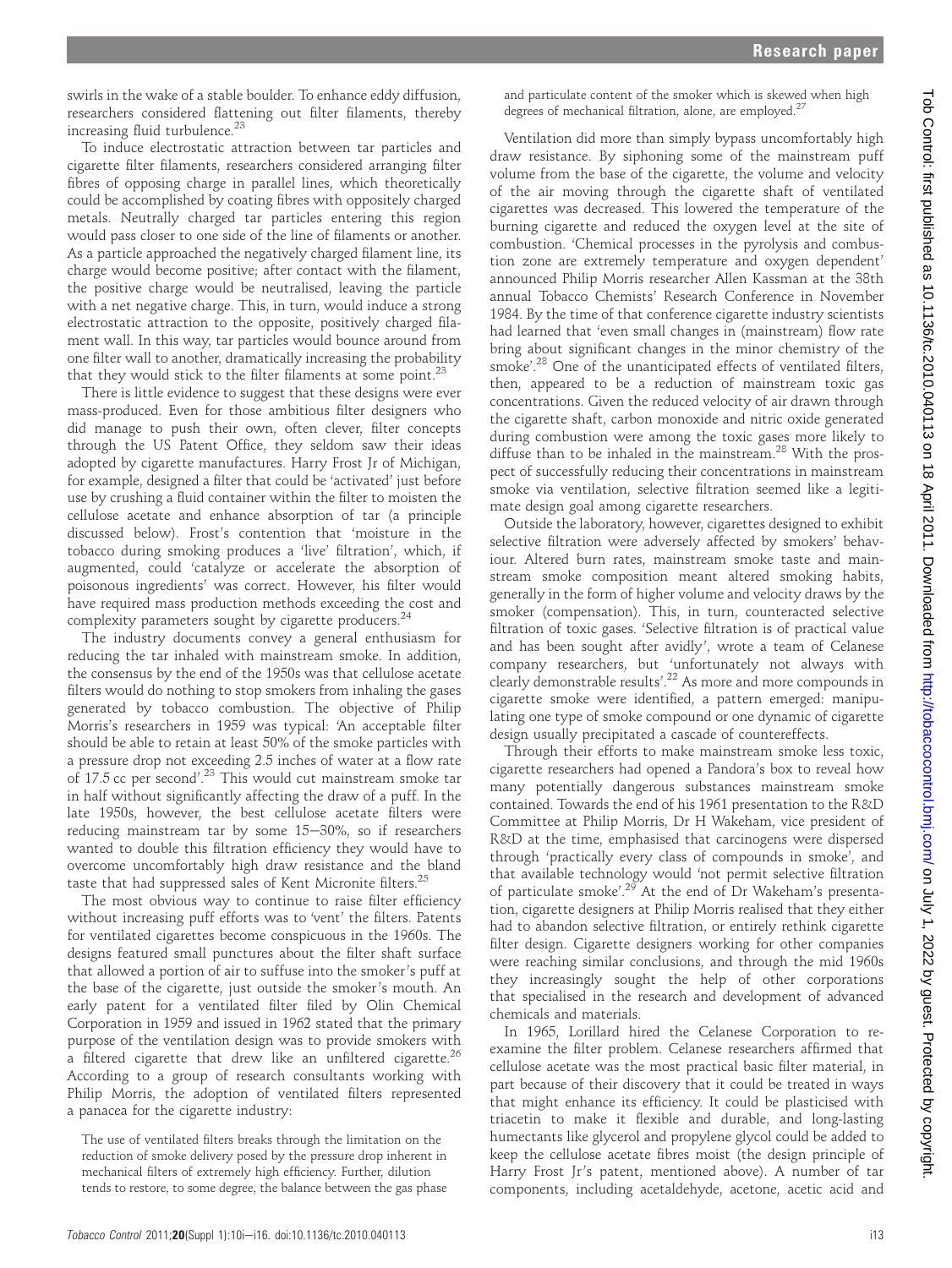phenols, were more 'chemically reactive with, or had a pronounced affinity' for moist cellulose acetate.<sup>22</sup> Despite this, Celanese researchers concluded that no matter how much tar cellulose acetate filtered out, it would never effectively filter toxic mainstream gases. Nor, they asserted, would ventilation entirely solve this problem. Nearly 20 years later at the 1984 tobacco chemists' research conference, Kassman reaffirmed that 'ventilation serves to reduce the quantities of (carbon monoxide and nitric oxide) but does not significantly alter their deliveries relative to tar'.<sup>28</sup> Smokers tended to puff vented cigarettes relatively vigorously to obtain 'satisfaction', which undermined selective toxic gas filtration.

In their effort to preserve a balance of tar (which contained nicotine) while selectively reducing toxic gas levels in mainstream smoke, Celanese researchers in the mid 1960s focused on three physical processes within filters: (i) Brownian diffusion of gas molecules, (ii) adsorption of gas molecules to the surfaces of filter elements and (iii) absorption of the vaporous tar aerosol into the filter elements. Brownian diffusion drives gas molecules from mainstream smoke to nearly all the surfaces of filter fibres during a regular puff.<sup>22</sup> Brownian diffusion occurred rapidly, taking about half the time that the smoke passed through the filter for complete molecular diffusion to occur. The problem was that gas molecules did not adsorb to filter surfaces on contact. The 'condensation of (gas) molecules on the filter surface' was necessary if mainstream gases were to be reduced. $^{22}$ Absorption, the third principle process involved in smoke filtration, occurred when vaporous droplets of tar, such as phenols, liquid paraffin hydrocarbons and water contacted and then diffused into filter fibres. Evidence of this effect was the 'wicking' action of cellulose acetate for condensed phenol molecules' and water, and the consequent moistening of the filter as the cigarette was smoked. $^{22}$  Analysis of cellulose acetate filter efficiency during the last puffs of a cigarette had led to the discovery that absorption rates positively correlated with the filter's moisture content. While this prompted interest in treating cellulose acetate filters with moisteners, as discussed above, Celanese researchers determined that absorption of tar vapour or any other moisture into cellulose acetate fibres prevented the adsorption of gaseous elements. The hygroscopic quality of cellulose acetate was the reason why cellulose acetate filters had been ineffective at trapping harmful mainstream gases.

Celanese researchers found that, 'the use of impregnated charcoals and other adsorbents to selectively adsorb toxic gases (was) frequently described in the literature dealing with gas masks' worn in battle during the first and second world wars.<sup>22</sup> Charcoal is almost completely non-hygroscopic, which would prevent it from absorbing tar and leave it free to adsorb gases. Incorporating a small region of charcoal somewhere into a cellulose acetate filter plug seemed appropriate. Activated charcoal is solid carbon that is processed to maximise its porosity, and hence its surface area to mass ratio. One gram of activated charcoal can have a surface area of several hundred square metres. In the porous labyrinth of activated charcoal, toxic gas molecules in mainstream cigarette smoke would be more likely to adsorb, while tar would continue to absorb into the hygroscopic cellulose acetate sections. Unfortunately, laboratory testing of new activated charcoal filters did not yield promising results. In one series of tests, Celanese researchers 'found no significant difference in carbon monoxide yield between filtered and unfiltered cigarettes', while 'hydrocarbons were found in essentially equivalent amounts in the fourth puff coming from unfiltered, (cellulose) acetate filter, and charcoal

filter cigarettes'. <sup>22</sup> It became evident that 'filter cigarettes, even those containing appreciable quantities of adsorbent charcoal, (did) not selectively reduce the levels of permanent gases in cigarette smoke'. One reason for the ultimate ineffectiveness of activated charcoal to adsorb toxic gases was the high temperatures to which the charcoal filter regions were exposed as the burning ember of the cigarette approached. Even when certain toxic gasses were adsorbed in early puffs, the heat of the last few puffs seemed to 're-volatise' any adsorbed gas molecules. In America today, virtually no cigarette filters contain charcoal.

## Changing the agenda

Although cigarette filter researchers developed a significant body of scientific knowledge about smoke flow dynamics and filter engineering by the middle of the 1960s, their principal realisation was that the 'filter problem' could not be practically solved. They had confronted an engineering contradiction: to design a cigarette filter that would appreciably reduce the health hazards imposed by smoking (caused by tar, nicotine and gases) while preserving the taste and 'satisfaction' that smokers craved (provided by tar, nicotine and gases). Thus, alternative manipulations to cigarette design continued to be made in order to perpetuate the popular belief that 'safe' cigarettes were possible. Chemist Claude Teague, a filter researcher working for R J Reynolds, found that manipulating the pH in cellulose acetate-based filters produced discolorations in the filter during smoking:

The cigarette smoking public attaches great significance to visual examination of the filter material in filter tip cigarettes after smoking the cigarettes. A before and after smoking visual comparison is usually made and if the filter tip material, after smoking, is darkened, the tip is automatically judged to be effective. While the use of such colour change material would probably have little or no effect on the actual efficiency of the filter tip material, the advertising and sales advantages are obvious. $30$ 

Even while industry researchers failed to actually engineer effective filters, there were ways to engineer the *illusion* of effective filters.

Filter ventilation became the most exploited means by which reductions in measured tar and nicotine yields were maintained. Nearly all filtered brands now incorporate vents.<sup>31</sup> Ventilated cigarette filters have enabled cigarette producers to attach terms like 'ultra light' and 'low tar' to their brands, which technically delimit tar yield per cigarette to between 1 mg (ultra light) and 15 mg (low tar). Vents allow upwards of 50% air dilution of mainstream smoke in some of these brands, which consequently cuts tar yields in half, at least in the laboratory. When the Federal Trade Commission (FTC) began testing cigarettes for tar and nicotine yields in 1967, 'the test procedure was essentially the same as that developed by researchers at major cigarette manufacturers: a machine takes a 35 ml puff of 2 s duration once a minute until a fixed butt length is reached'.<sup>31</sup>

A standardised laboratory test permitted cigarette producers to anticipate test conditions and design cigarettes according to target measurements. Ventilated cigarettes are designed primarily to accommodate this standard testing procedure rather than to yield certain tar measurements when smoked by average consumers. Cigarette producers adhered to FTC-mandated salesweighted nicotine yields of cigarettes as limits on those yields dropped steadily from 1968 to 1997, from about 22 mg per cigarette to about 12 mg.<sup>32</sup> Vented cigarettes may yield 12 mg of nicotine when affixed to a smoking machine, but these brands are designed to exhibit what the cigarette industry refers to as 'elasticity'; human smokers can easily obtain substantially more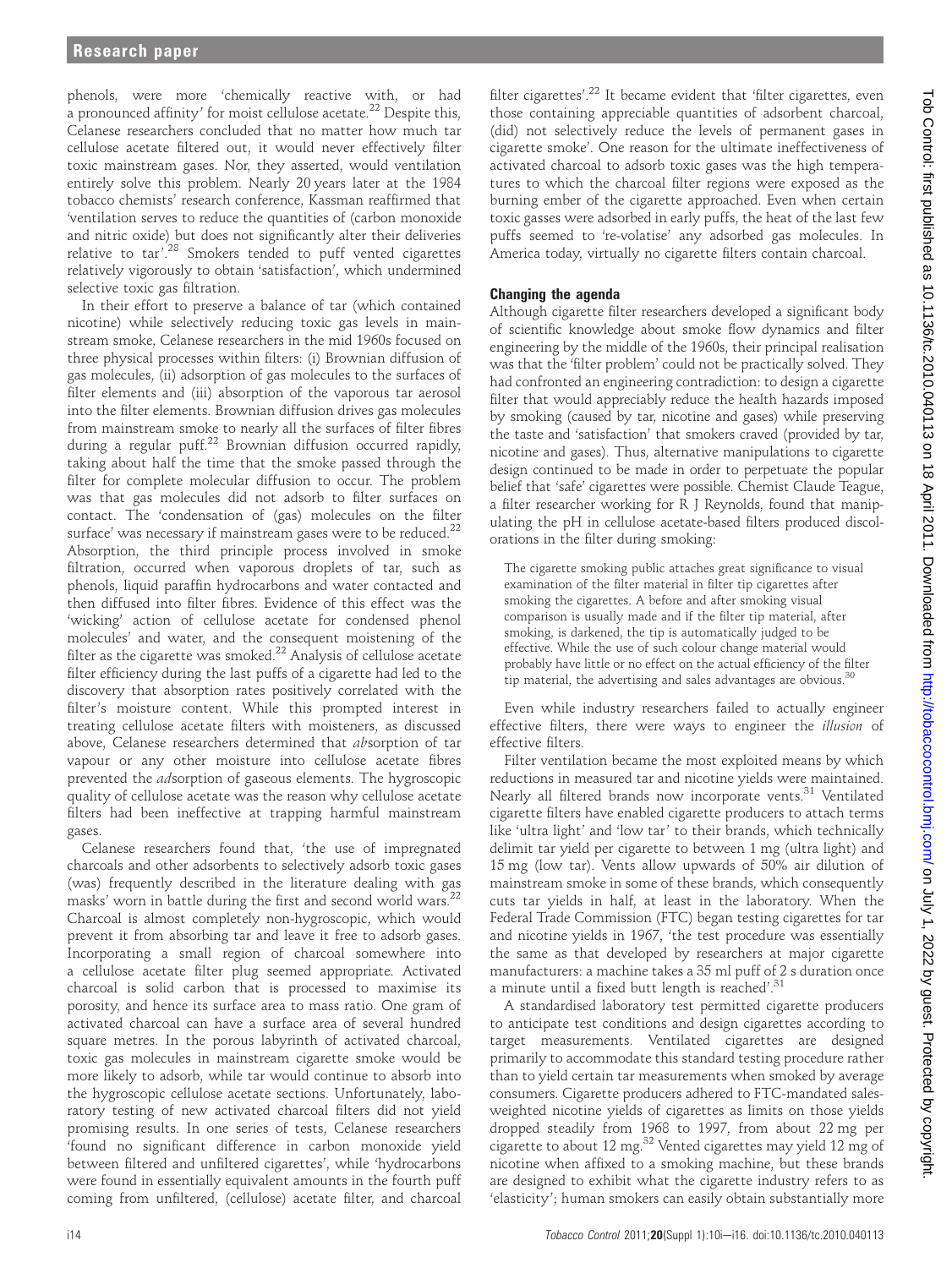tar and nicotine than laboratory tests suggest. 'Studies inside and outside the cigarette industry have found considerable evidence that many smokers block filter vents with their fingers or lips', usually without knowing.<sup>33</sup> Filter vents are practically impossible to see with the naked eye, and blocking even a portion of them can increase tar and nicotine yields well above laboratory results.

# **CONCLUSION**

Even though filtered brands currently constitute over 90% of the entire cigarette market, as early as the mid-1960s the Surgeon General judged cigarette filters to be useless in reducing harm to the average smoker.<sup>34</sup> Indeed, epidemiological data gathered between the 1970s and early 2000s continue to support the conclusion that the nearly universal adoption of cigarette filters has done little to protect smokers. In 2010, a team of investigators from the USA and Japan asserted in the International Journal of Cancer that 'the shift from nonfilter to filter cigarettes appears to have merely altered the most frequent type of lung cancer, from squamous cell carcinoma to adenocarcinoma'. 35 Likewise, there is still no compelling evidence that cigarette filters have done anything to mitigate other health hazards of smoking such as heart disease.

However, during the research and development phase of filtered cigarettes in the 1950s and 1960s, few argued that filters could not be designed to reduce the hazards of smoking. Could one claim that cigarette companies' efforts to develop filtered cigarettes were a complete farce from the very beginning? It does not seem so. In fact, the opinions of prominent health authorities from the period suggest that uncertainty regarding the potential health protection cigarette designers might provide through filters persisted at least through the middle of the 1950s. In a 1955 medical monograph edited by an epidemiologist at the Sloan-Kettering Institute for Cancer Research, which included a foreword by one of the chief editors of the New England Journal of Medicine, the possibility of protective cigarette filters was not dismissed:

It remains to be shown whether removing a small percentage of the tar will decrease the carcinogenic activity of this material. The answer to this question cannot be given until such time as we know what the active carcinogenic component of tobacco tar really is... whether a given filter is successful in removing or reducing the carcinogenic properties of tobacco smoke cannot be ascertained at this time.<sup>3</sup>

The fundamental paradox of cigarette smoke filtration that has become so clear eluded many people inside and outside the tobacco industry until the mid 1960s: that which is harmful in mainstream smoke and that which provides the smoker with 'satisfaction' are essentially one and the same. Ventilation represented not so much a panacea in the pursuit of harm reduction as an ultimate surrender to this intractable principle.

This study did not identify direct evidence in tobacco industry documents that tobacco company executives or cigarette researchers in 1950s seriously doubted that their efforts would eventually make cigarettes less hazardous. Nor is it evident that everyone in the industry involved in early research to reduce toxic gas levels in mainstream smoke through selective filtration or ventilation thought the effort was futile. The industry's willingness to privately hire the help of major technology companies such as DuPont, Dow, Eastman Kodak and Celanese to solve the 'filter problem' suggests the opposite. Undoubtedly, there has been a plethora of disingenuous marketing of the Since it has been well argued that the nearly universal shift to filtered cigarettes has not substantively reduced the health hazards of smoking, many investigators have turned their attention to exploring the potential negative impacts of cigarette filters. Some have revealed that cellulose acetate filters may themselves pose an acute health hazard to smokers by contributing to the toxic load of mainstream smoke. Others are now presenting compelling evidence that used and discarded cigarette filters represent a significant source of environmental pollution. While evidence mounts that cigarette filters do more harm than good, there is a need for a fuller understanding of the origin of cigarette filters as a technological product of relatively sophisticated research and development. This paper helps to illuminate how and why the discarded synthetic plastic cigarette filters that inundate our environment were created to begin with. In so doing, this paper contributes historical perspective to the recognition that cigarette filters are a defective technology.

health benefits of filtered cigarettes, as several historians have already elucidated.<sup>30</sup> Still, the available historical evidence suggest that many of the early efforts to make smoking less harmful by designing effective filters were sincere, and were motivated by the belief that it was only a matter of time and money until scientific solutions to the 'filter problem' were found. This period was an age of big science, of NASA, of the explosion of the plastics market, of the discovery of the DNA double helix. From the perspective of cigarette filter engineers in the 1950s with blank checks for filter research, 'safe cigarettes' would not necessarily have appeared as a technological impossibility. Although cigarette engineers have known for decades that filters are ineffective in reducing the health consequences of smoking, the early history of this research and development agenda might be separated from the misleading marketing of filtered cigarettes that has persisted for nearly 60 years. In so doing, further consideration may be given to the examination of other historical cases where well intentioned, well funded science was pursued within otherwise unscrupulous corporate contexts.

Acknowledgements The author expresses appreciation to Robert N Proctor for all of the invaluable insight he offered during the past year that helped in the pursuit and presentation of this work. The author would also like to thank Tom Novotny for his enthusiastic collaboration and for providing the opportunity to contribute to this important supplement.

Competing interests None.

Provenance and peer review Not commissioned; externally peer reviewed.

# **REFERENCES**

- Kluger R. Ashes to Ashes. New York: Vintage Books, 1996:149.
- Zipser A. Cigarette industry convalescing; filter prescription seems to help: cigarette output survives a crisis. New York Times 3 Oct 1954.
- 3. Hearings Before a Subcommittee of the Committee on Government Operations. False and Misleading Advertising (Filter-Tip Cigarettes), 85th Congress, First Session (1957).
- Developments in the law: deceptive advertising. Harvard Law Rev 1967;80:1005-163.
- 5. Watkins W. Filter Problem. DuPont Textile Fibers Dept, 1954. Bates No 01056789. http://legacy.library.ucsf.edu/tid/wua81e00.
- 6. **Klamkin S.** A moving boundary filtration problem or "the cigarette problem." Am Math Mon 1957;64:710-15.
- 7. The History of Air Filters. http://www.thehistoryof.net/history-of-air-filters.html (accessed Jul 2010).